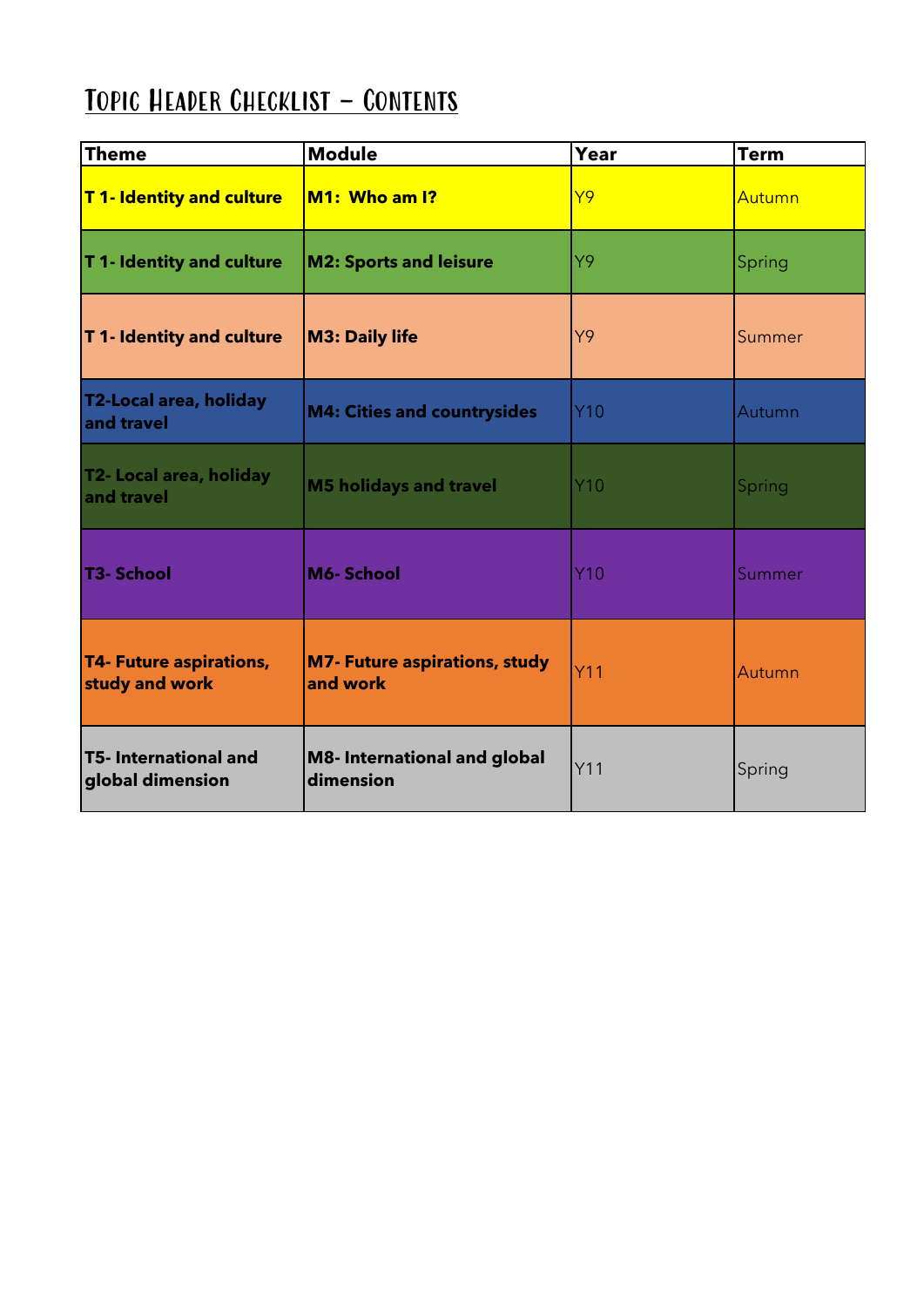| <b>Title</b>                    | <b>Content</b>                                                                                                                          |
|---------------------------------|-----------------------------------------------------------------------------------------------------------------------------------------|
| <b>Qui suis-je?</b>             | Family, relationships, what makes a<br>good friend, making arrangement<br>to go out                                                     |
| Le temps des loisirs            | Sports, leisure activities,<br>technologies & new media, reading<br>actors and films                                                    |
| Jours ordinaires, jours de fête | Daily life, clothes, food for special<br>occasion, clothes, special occasion,<br>family celebrations, festivals and<br>traditions.      |
| De la ville a la campagne       | Town, village, what you can see and<br>do there. Weather, community<br>projects                                                         |
| Le grand large                  | Ideal holidays, booking and<br>reviewing hotels, ordering in a<br>restaurant, souvenirs, holiday<br>desasters                           |
| Au collège                      | School subjects, timetable, school life,<br>comparing schools in UK and schools in<br>French speaking countries, school<br>exchange.    |
| <b>Bon travail</b>              | Career choices, work experience,<br>applying for a job, future plans,<br>hopes and wishes, importance of<br>learning foreign languages. |
| Un œil sur le monde             | Problems facing the<br>world, environment,<br>volunteering, ethical shopping,<br>global events                                          |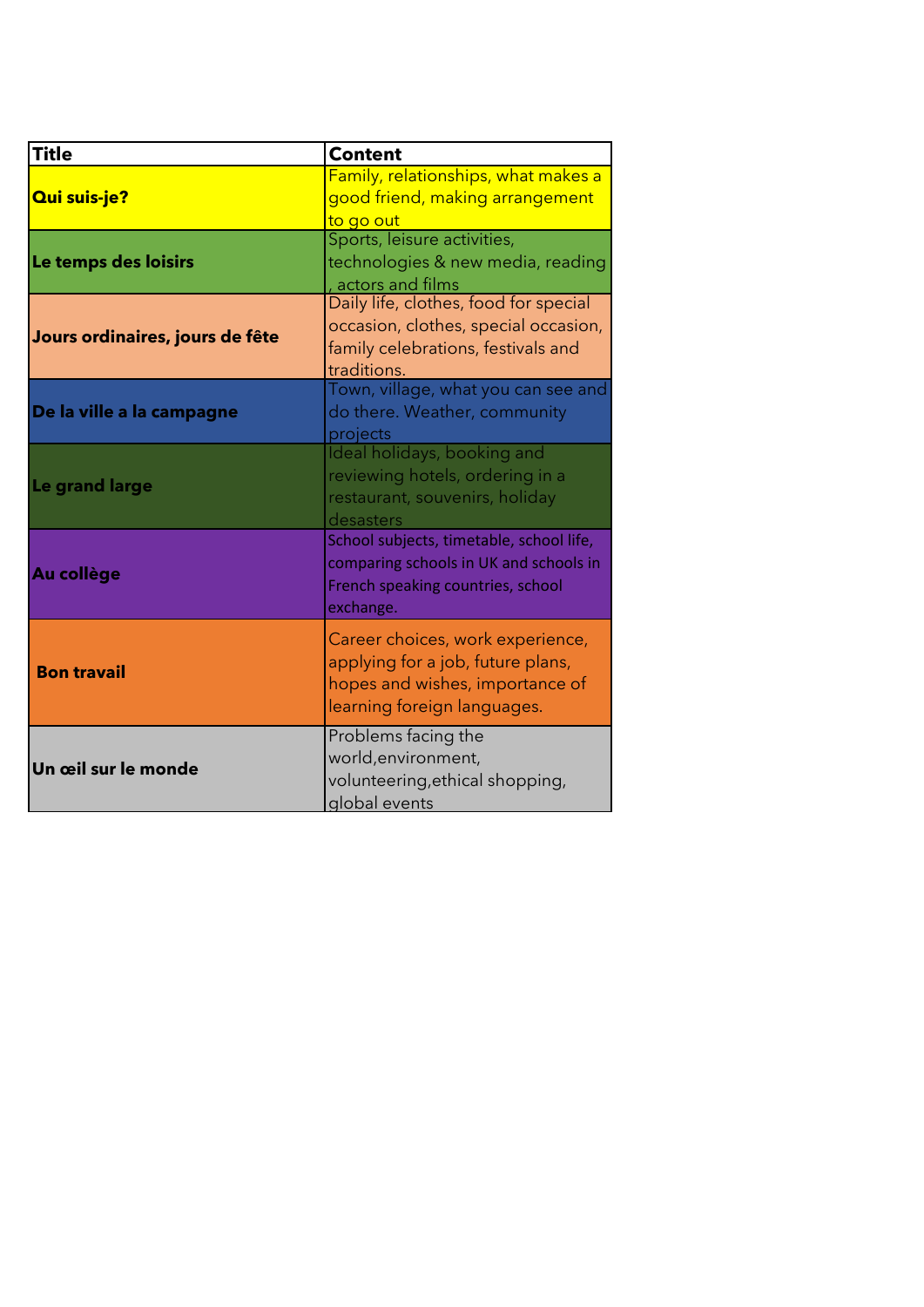## **CONTENT**

|                | Module In this module I learned to                                | <b>Unsure</b> | <b>Needs practice</b> | <b>Confident!</b> |
|----------------|-------------------------------------------------------------------|---------------|-----------------------|-------------------|
| M <sub>1</sub> | Talk about family and friends                                     |               |                       |                   |
| M <sub>1</sub> | Describe people                                                   |               |                       |                   |
| M <sub>1</sub> | Detailed descriptions using auxiliary verbs "etre" and "avoir"    |               |                       |                   |
| M <sub>1</sub> | Talk about activities you recently did with your family/friends   |               |                       |                   |
| M <sub>1</sub> | Talk about activities you will do with your family/friends        |               |                       |                   |
| M <sub>1</sub> | Talk about friends and family using a range of relationship verbs |               |                       |                   |
| M <sub>1</sub> | Talk about role models                                            |               |                       |                   |
| M <sub>1</sub> | Make arrangements to go out                                       |               |                       |                   |
| M <sub>2</sub> | Talk about sports and leisure activities                          |               |                       |                   |
| M <sub>2</sub> | Talk about reading habits                                         |               |                       |                   |
| M <sub>2</sub> | Talk about TV programmes, actors and films                        |               |                       |                   |
| M <sub>2</sub> | Give advantages and disadvantages of internet and social media    |               |                       |                   |
| M <sub>3</sub> | Talk about daily routine                                          |               |                       |                   |
| M <sub>3</sub> | Talk about clothes and fashion                                    |               |                       |                   |
| M <sub>3</sub> | Talk about food for special occasion                              |               |                       |                   |
| M <sub>3</sub> | Talk about family celebrations                                    |               |                       |                   |
| M <sub>3</sub> | Talk about family and traditions                                  |               |                       |                   |
| M <sub>4</sub> | Talking about places in the town                                  |               |                       |                   |
| M <sub>4</sub> | Asking for and understanding directtions                          |               |                       |                   |
| M <sub>4</sub> | Talk about shops and amenities                                    |               |                       |                   |
| M <sub>4</sub> | Describe the features of a region                                 |               |                       |                   |
| M4             | Say what you can do in your town/village                          |               |                       |                   |
| M <sub>4</sub> | Talk about problems in a town and community projects              |               |                       |                   |
| M <sub>5</sub> | Talk bout ideal holidays                                          |               |                       |                   |
| M <sub>5</sub> | Book rooms and review hotels                                      |               |                       |                   |
| M <sub>5</sub> | Order food and drink in a restaurant                              |               |                       |                   |
| M <sub>5</sub> | <b>Byu souvenirs</b>                                              |               |                       |                   |
| M <sub>5</sub> | Talk about holiday desasters                                      |               |                       |                   |
| M <sub>6</sub> | Give opinions about school subjects                               |               |                       |                   |
| M <sub>6</sub> | Describe school facilities                                        |               |                       |                   |
| M6             | Describe school uniform                                           |               |                       |                   |
| M6             | Talk about school day                                             |               |                       |                   |
| M6             | Talk about school rules and problems                              |               |                       |                   |
| M6             | Talk about plans for a school exchange                            |               |                       |                   |
| M6             | Talk about activities and achievements                            |               |                       |                   |
| M <sub>7</sub> | Discuss career choices                                            |               |                       |                   |
| M <sub>7</sub> | Talk about work experience                                        |               |                       |                   |
| M <sub>7</sub> | Apply for a job                                                   |               |                       |                   |
| M <sub>7</sub> | Talk about hopes, wishes and future plans                         |               |                       |                   |
| M <sub>7</sub> | Discuss the importance of learning a foreign language             |               |                       |                   |
| M8             | Talk about natural desasters                                      |               |                       |                   |
| M8             | Discuss problems facing the world                                 |               |                       |                   |
| M8             | Talk about the environment (problems & solutions)                 |               |                       |                   |
| M <sub>8</sub> | Talk about volunteering                                           |               |                       |                   |
| M8             | Talk about ethical shopping                                       |               |                       |                   |